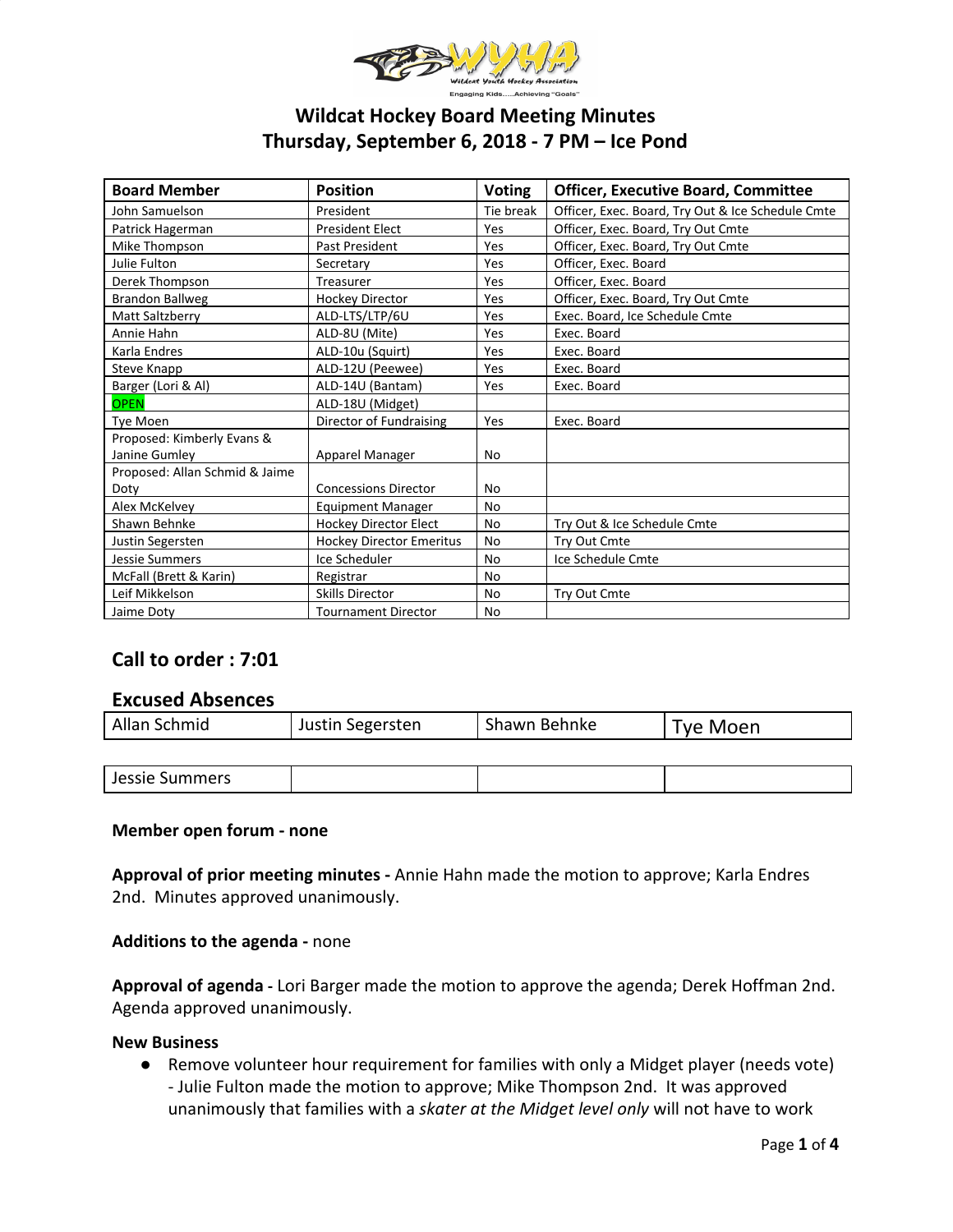

volunteer hours for the 2018-2019 season. This item will be revisited for the 2019-2020 season and beyond.

- Jason Bently (Midget Head Coach) will also act as the Midget ALD for the 2018-2019 season.
- Provide Midget head coach the ALD discount (\$236.25) Annie Hahn made the motion to approve paying the Midget Head coach the ALD discount (because he is acting as the Midget ALD for this season); Lori Barger 2nd. Motion passed unanimously.

# **Reports By Appointed Board Members**

# **Apparel Manager**

- **●** Jerseys order
	- o First order in, 2nd order will be placed after tryouts
- **●** Apparel try on and orders
	- $\circ$  Apparel sale open until 10/1/18
	- o there will be a 2nd apparel order
- **●** Wildcat Classic T-Shirt special order
	- o Jaime Doty has logo and will organize a sign up for pre-sale of t-shirts
- **●** Helmet decals
	- o will offer an option for families to purchase
	- o order will be organized by each team manager

# **Director of Concessions**

- Readiness for Concession stand to open
	- Jaimie will rewrite instructions for concession stand equipment and procedures and will post these in the concession stand
	- in person and online training will be available for volunteers
	- Lori Barger and Jaimie will update health inspection notes
	- Jaime will organize a new google-sign up for volunteer hours

# **Equipment Manager** - nothing to report

**Ice scheduler -** ice scheduler absent; update given by president

- update on 2018-19 schedule
	- o September/ October ice completed
	- o November March 75% done
	- o ALD to put practice times on website once teams are established
- Game times to region 4 -8U | sq, pw, ba per new region 4 procedure
	- $\circ$  Squirt Bantam WYHA had to provide 8 sheets of available ice to Region 4 for each of our teams - unused ice will be returned to each team after scheduling mtg
	- o Only 1 league game with each team is required

# **Registrar**

- Birth year verification for 2nd year Mites, 1st year squirts, and new to club skaters
- Coach education reports (given to Hockey Director Elect)
- Safe Sport -all coaches, managers, & board members every 2 years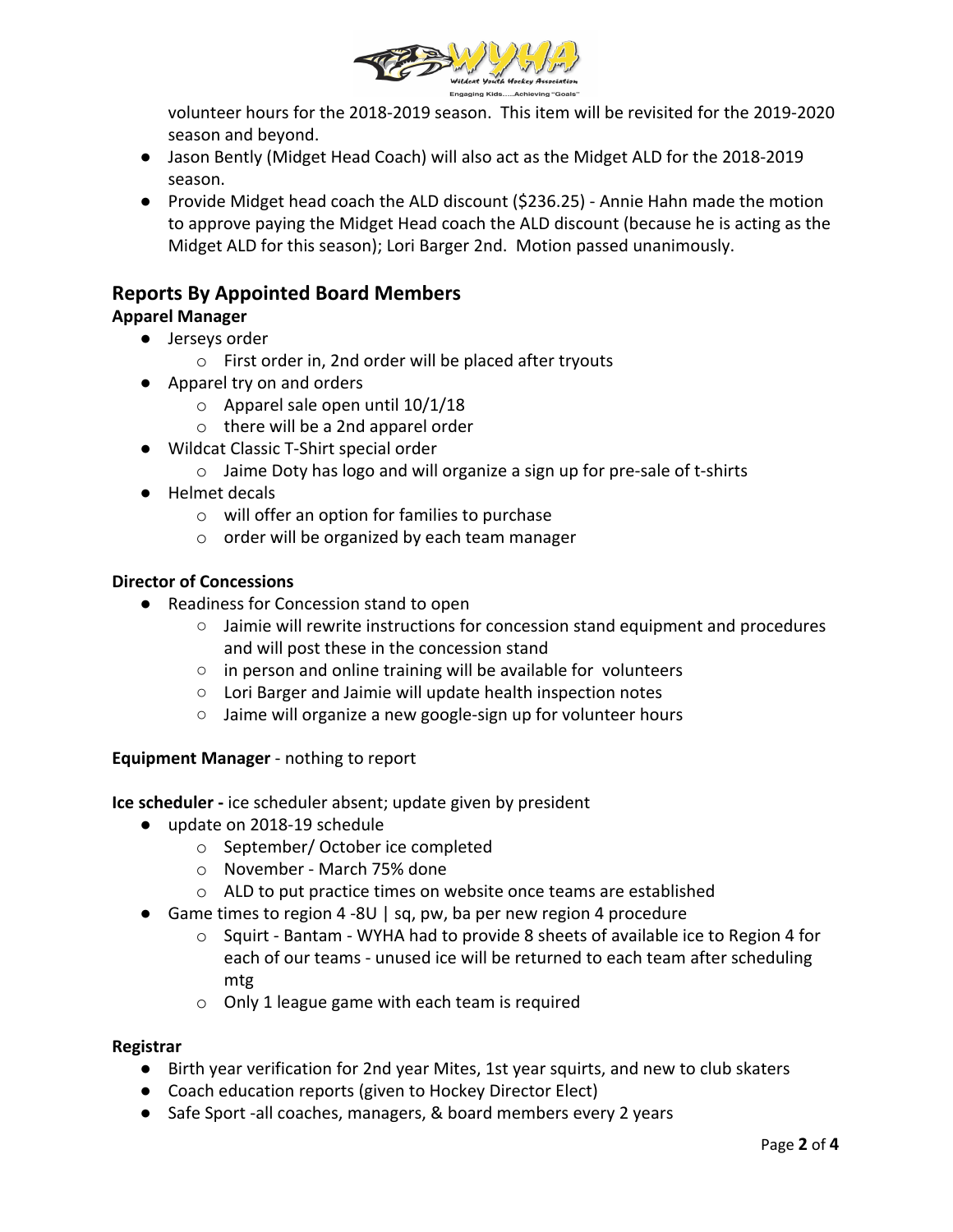

● Creating teams on website

# **Skills Director**

- WYHA received Grass roots grant \$1K ( New equipment orders)
- Mite Boards are being ordered

## **Tournament Director**

- Wildcat Classic
	- o Food permit applied for
	- o ETOH permit received

# **Reports By Executive Board Members**

## **Treasurer**

● Approval of bills to pay | Financials –income statement & balance sheet - Annie Hahn made the motion to approve and pay WYHA bills; Steve Knapp 2nd. Motion approved unanimously

### **President**

- Tryout logistics closed tryouts
- Sun Prairie Cardinal cup tourney registration complete-sq, pw, ba (families do NOT pay for this; it is included in their dues)
- No MN trip currently being organized will look for 1-2 volunteers to organize for next season
- WYHA night @ Warrior game -Sat. Dec. 1
- October family skates: Oct 7 & 21 @ 430 PM. Oct 14 at 3:15PM (open skate and concessions)
- Rink Rat update only two registered
	- o possibly no rink rat team
	- o president will meet with these families to provide options

### **LTS/LTP/ 6U (mini mite) ALD**

● Equipment purchase \$200 approved- Matt S will give a request list to President Elect (Patrick H)

### **8U (mite) ALD**

• Region 4 Mite mtg  $9/11/18$ 

**Squirt ALD -** nothing to report **Peewee ALD -** nothing to report **Bantam ALD -** nothing to report

## **Midget ALD -** report given by President (John S)

- Jason is scheduling games
- League option \$800 +Bond fee Jason recommends not participating in the league this season